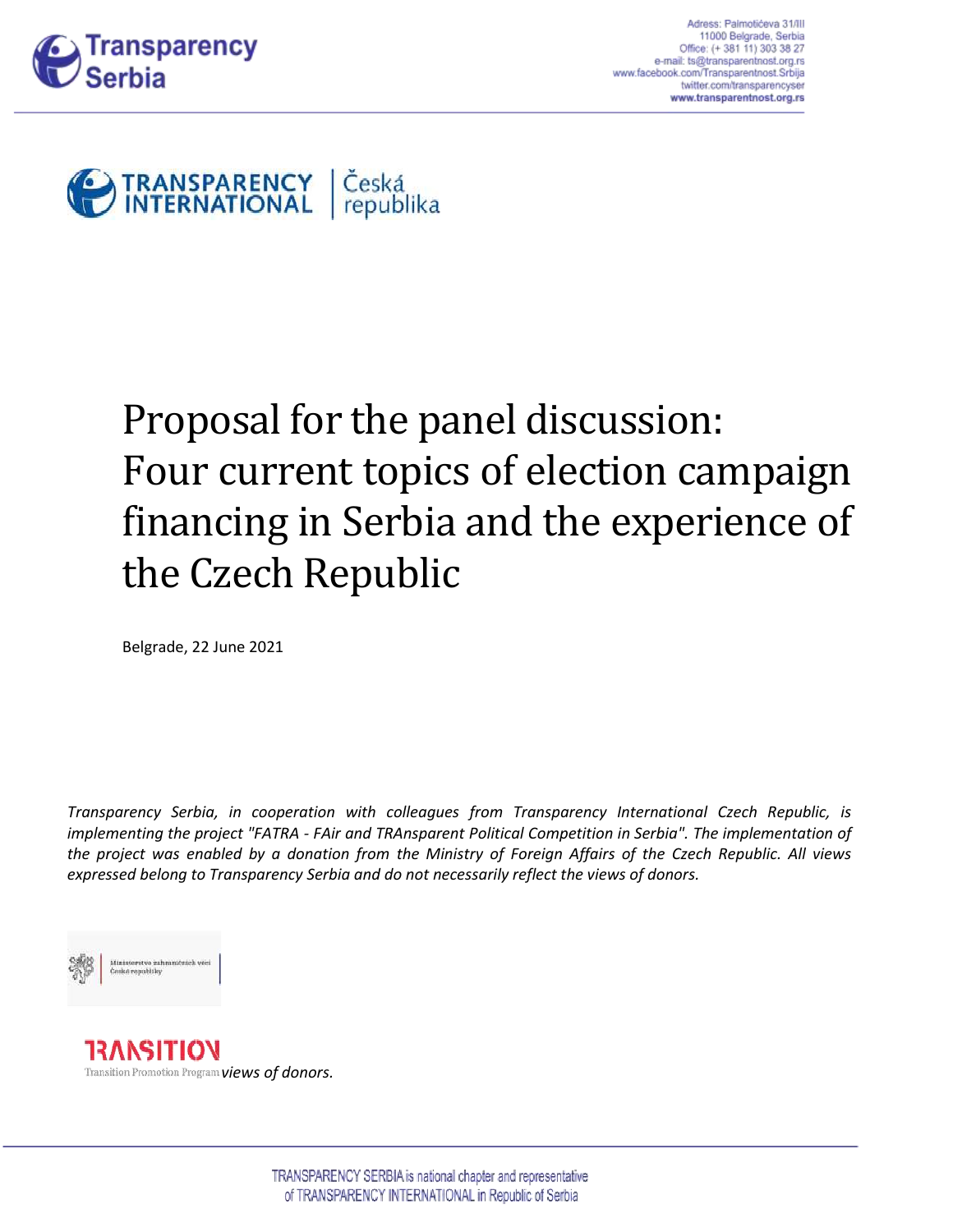

# Introduction

Transparency Serbia has been monitoring the financing of political parties and election campaigns in Serbia since the adoption of the Law on Financing of Parties from 2003 and the actions of state bodies responsible for controlling the financing of election campaigns. The central part of the monitoring is the independent collection of data on the most important costs of the election campaign and comparison with the data reported in the reports. In this way, we monitored the elections held in 2004, 2007, 2008, 2012, 2014, 2017, 2018 and 2020. During the last year, together with colleagues from Transparency International in the Czech Republic, we surveyed the transparency of election campaign financing.<sup>1</sup>

As for the financing of political parties and election campaigns, significant problems were identified as early as 2013 in the National Anti-Corruption Strategy. The Action plan for Chapter 23 of Serbia's EU Accession Negotiation from 2016 took over, with modifications, part of these measures. However, these plans were not fulfilled within the set deadlines or later. The current revised Action Plan for Chapter 23<sup>2</sup> envisages that the Law on Financing Political Activities will be amended in the last quarter of 2020. In addition to the fact that these planning documents were not implemented, the problem is that they do not identify all of the issues in this area that are reasons for a change to the law or practice, but only some (insufficiently precisely set duties of state bodies and insufficient transparency of data), Also, the planning documents do not have sufficiently precise indicators to assess performance.

The dialogue on election conditions 2019/2020 resulted in amendments to four laws, including the Law on Financing Political Activities. These changes were very limited in scope so that critical law's shortcomings were not eliminated. The Government of Serbia missed the opportunity to request the opinion of the ODIHR before the amendments, as TS proposed. The result was the following conclusion TS made after the elections: *Earlier critical recommendations of the ODIHR and the Council of Europe Group of States against Corruption (GRECO) on campaign finance remained not considered, including the recommendation to*  reduce the limit for grants<sup>3</sup>; introduction of a ceiling on costs; financial reporting and publication of data before election day; as well as sanctioning according to the principle of proportionality with the effect of *deterring from repeating the sanctioned action. In general, the current regulatory framework, as applied, does not provide transparency, integrity and accountability for campaign finance.*

Transparency Serbia has also concluded in its monitoring reports<sup>4</sup> that changes in regulations have not led to solutions to previously known problems. The only move is that the Agency for the Prevention of Corruption during the campaign considered the reported suspicions of violating the rules in a short time. In early June 2021, it was announced<sup>5</sup> that a Government Working Group had submitted to the ODIHR draft amendments to the law. Although there is a legal obligation, the draft has not been presented for public discussion.

<sup>1</sup> <https://www.transparentnost.org.rs/index.php/sr/projekti/189-transparentnost-finansiranja-izborne-kampanje>

<sup>2</sup> <https://www.mpravde.gov.rs/files/Revidirani%20AP23%202207.pdf>

<sup>&</sup>lt;sup>3</sup> In the Serbian version of the report, it was mistranslated as "introduction of a lower limit for donations".

<sup>4</sup> <https://www.transparentnost.org.rs/images/publikacije/KONTROLA%20FINANSIRANNJA%20IZBORNE%20KAMPANJE%202020.pdf> <https://www.transparentnost.org.rs/images/publikacije/Transparentnost%20finansiranja%20kampanje.pdf>

[https://www.transparentnost.org.rs/images/dokumenti\\_uz\\_vesti/Analiza\\_izvestaja\\_o\\_troskovima\\_izborne\\_kampanje\\_na\\_parlamentarnim\\_izbor](https://www.transparentnost.org.rs/images/dokumenti_uz_vesti/Analiza_izvestaja_o_troskovima_izborne_kampanje_na_parlamentarnim_izborima_2020.pdf) [ima\\_2020.pdf](https://www.transparentnost.org.rs/images/dokumenti_uz_vesti/Analiza_izvestaja_o_troskovima_izborne_kampanje_na_parlamentarnim_izborima_2020.pdf)

[https://www.transparentnost.org.rs/images/dokumenti\\_uz\\_vesti/Funkcionerska\\_kampanja\\_2020\\_jun\\_2020\\_-\\_konacni\\_izvestaj.pdf](https://www.transparentnost.org.rs/images/dokumenti_uz_vesti/Funkcionerska_kampanja_2020_jun_2020_-_konacni_izvestaj.pdf)

<sup>5</sup> https://www.transparentnost.org.rs/index.php/sr/aktivnosti-2/pod-lupom/12006-izmena-pravila-o-finansiranju-kampanje-bez-javne- rasprave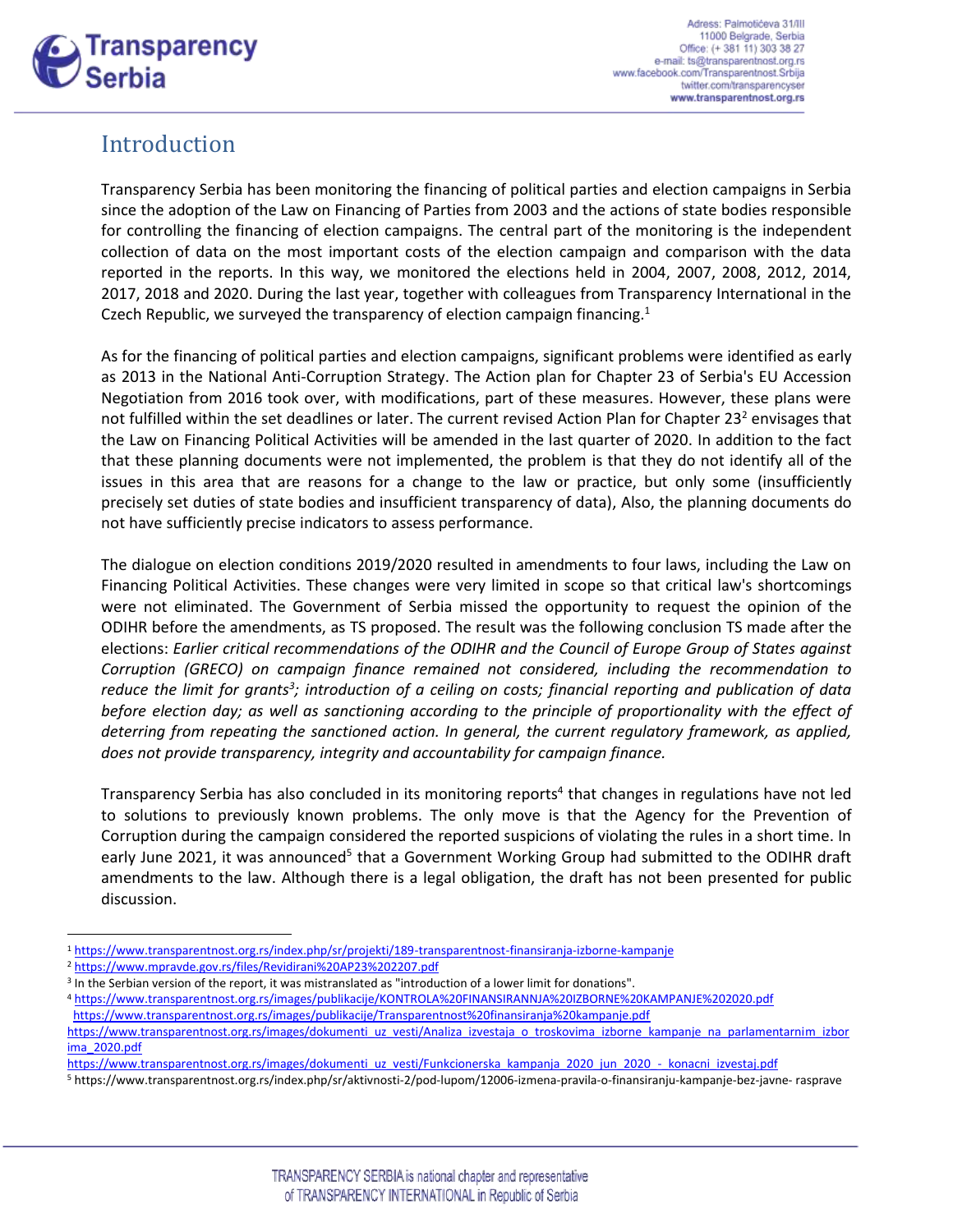

# Transparency of campaign finance data while it lasts

The Law on the Financing of Political Activities provides the public with only some information on the election campaign financing before election day. As a result, citizens interested in campaign costs and financial sources are deprived of the opportunity to obtain this data before deciding when to support the elections.

Based on the existing legal solutions, the public has insight only into the following: 1. How many funds will be allocated from the budgets of the Republic of Serbia, AP Vojvodina, city or municipality (after determining the final electoral list, it can be calculated how much money each political entity will receive bail); 2. Who gave to a political subject contributions more valuable than the average monthly salary in the Republic. Based on these provisions, during the campaign for the June parliamentary elections, voters were aware of the sources of income for only about 12% of the costs that parties, coalitions and citizen groups later reported in their financial statements. That 12% refers to budget grants distributed before the elections, while the number of major contributions published was negligible.

The current law does not oblige election participants to publish any information about expenses during the campaign. Moreover, there is no obligation to present an outline campaign plan, and in practice, only one electoral list has published (and partially adhered to) it.

Following the previous parliamentary elections, the ODIHR recommended, inter alia<sup>6</sup>, the following:

*5. To increase transparency, the law could be amended to prescribe the obligation to report and disclose election campaign revenues and expenditures before election day…*

*18. To increase the transparency of campaign financing, attention should be paid to the previous recommendations of the ODIHR and GRECO, including ... the introduction of the obligation to submit and publish financial reports before election day.*

The Government's Working group for cooperation with the ODIHR stated that "the implementation of recommendations that would lead to changes in that law (Law on Financing of Political Activities) would not be expedient and would not contribute to more transparent control of financing of political activities".<sup>7</sup> Such an opinion is explained by the fact that reports on the campaign expenses are published after the elections since if published earlier, they would be incomplete, etc.

Transparency Serbia agrees with the Working group's view that submitting periodic reports would be impractical. However, we believe that the existing situation should not continue and that the recommendation should be implemented another way. Publicity of campaign financing data during the campaign should be ensured by publishing data on revenues and expenditures (from a special campaign financing account) and records of commitments made during the campaign, which will be paid after the election.

<sup>&</sup>lt;sup>6</sup> <https://www.osce.org/files/f/documents/6/e/467232.pdf>

<sup>&</sup>lt;sup>7</sup> [https://www.transparentnost.org.rs/images/dokumenti\\_uz\\_vesti/Komentari\\_i\\_predlozi\\_u\\_vezi\\_sa\\_ODIHR\\_preporukama\\_-\\_mart\\_2021.pdf](https://www.transparentnost.org.rs/images/dokumenti_uz_vesti/Komentari_i_predlozi_u_vezi_sa_ODIHR_preporukama_-_mart_2021.pdf)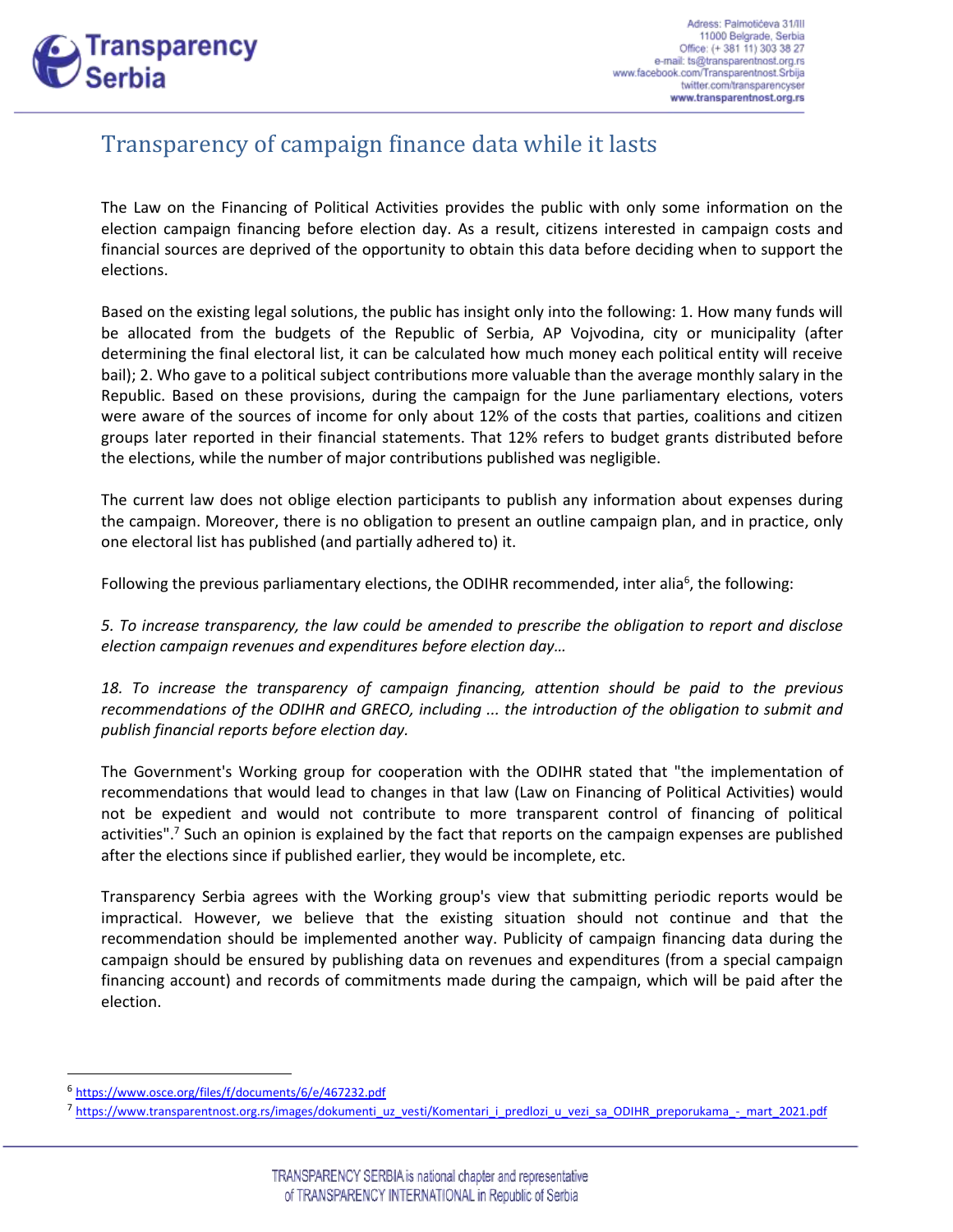

The introduction of the obligation to publish information on campaign revenues and expenditures from a special account for its financing should not additionally burden participants in the election process. The precondition for that is the technical and legal solutions that exist in the Czech Republic - based on the legal obligation, i.e. the consent of the user, the bank with which the account is kept enables public insight into transaction data. This venture would be even more accessible in Serbia since most participants use the account opened with the Treasury to finance the campaign. In doing so, it is essential to ensure that some protected private data do not become public (e.g. current account number or donor ID number). Essentially, participants in the campaign would not be obliged in this way to disclose any information that is not already (in principle) publicly available. The only difference is that data on revenues and expenditures would become public as soon as these transactions occur and not after submitting a report to the Agency for the Prevention of Corruption.

The introduction of the obligation to publish information on unpaid costs (commitments) would be an important novelty and a possible burden for political entities. However, the introduction of such a rule is critical in applying the current regulations on campaign financing. Namely, the experience from all previous elections shows that the vast majority of campaign expenses are paid only later, upon receipt of budget grants based on election success, and that a significant part of costs remains unpaid even after the submission of campaign expenses although all campaign activities end two days before the election. Therefore, it is necessary to provide publicly available information about the costs paid before the election and the obligations assumed towards suppliers in that period (e.g. the value of broadcast TV commercials, rented billboards, etc.). At least for the highest costs, disclosure of this information should not be an excessive burden for election participants, as they already have contracts or purchase orders related to promotional activities.

The practical significance of publishing such data is immense for citizens and the control performed by the Agency for the Prevention of Corruption. Publishing these data would significantly narrow the possibility of adjusting the information on revenues, and especially on campaign expenses, to the future uncertain circumstance, that is, the success of a political entity in elections, with the aim to avoid the legal obligation to return the unspent part of budget grants to the budget or for other forms of violations of the law.

# The experience of the Czech Republic

Czech election law stipulates that an election campaign is any type of regularly paid promotion of a candidate / political entity. By law, campaign finance includes all money-related campaign expenses. Only funds deposited in the account can be used for payment. The use of the services of consultants, marketing agencies and experts, PR experts, social networks and the like, which serve to promote candidates, can be considered an integral part of the election campaign.

The so-called voting account (election account) is established according to the election laws separately for all elections and is used to finance the election campaign. The account must be transparent. By law, this means that remote free-of-charge and uninterrupted access to third parties must be allowed to accommodate an overview of payment transactions. For a bank account to be considered transparent, it must at all times enable an overview of all transactions that the bank is currently posting.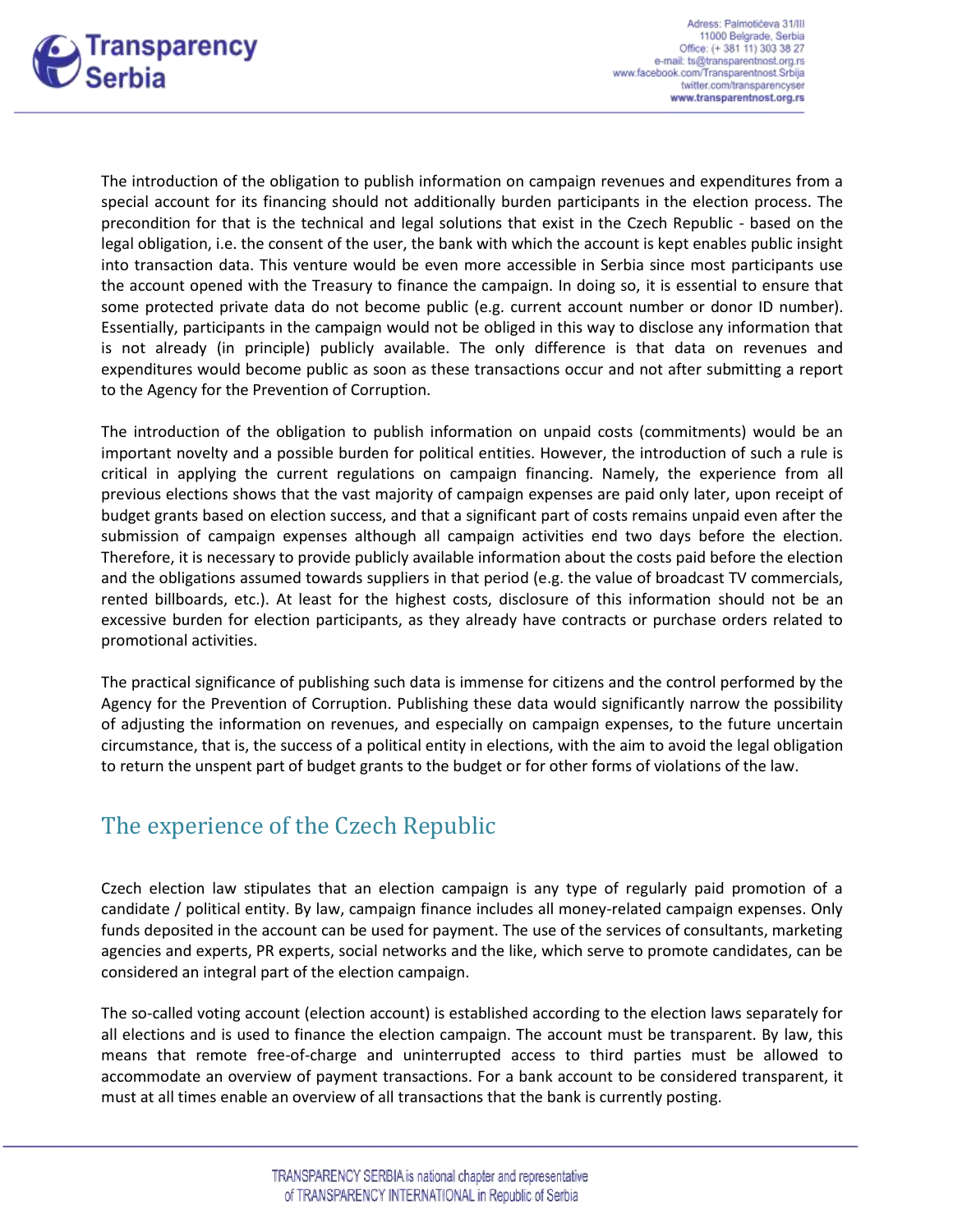

A technical solution that shows transactions only retroactively in a specific time interval is not considered a transparent account.)

For all transactions from these accounts, the purpose of the payment must be stated. Neither the election laws nor the law on political parties specifies the content of this communication. It is necessary to clearly state in the description of the purpose which transaction is in question or for what purpose it is carried out (e.g. donation for the election campaign, transfer to the election account, transfer to the operating account, etc.) The scope of communication is at the discretion of the client.

Political parties are encouraged to ensure that they have a transparent bank account that meets legal requirements. Failure to open such an account in a situation when its opening is mandatory is a violation for which sanctions are prescribed.

# Control of election campaign financing

The 2011 legal solutions entrusted the control of the financing of the election campaign to an independent state body – the Agency for the Prevention of Corruption. To this end, the Agency was given broad powers to gather information from all other authorities, banks, political parties, their foundations, financiers and service providers. Also, it was allowed to hire external experts and institutions for the control and guaranteed funds in the budget for these needs. For violating the law, criminal offence, numerous misdemeanours, and additional measures are prescribed – a denial of the right to budget financing to convicted political entities. On the other hand, the law did not set clear obligations to the Agency - what scope of control it should carry out and within what deadline, or even the duty to publish a report on the conducted control. In the 2020 elections, the Agency faced a new obligation for the first time – it had had five days to decide on the submitted application referring to the violation of the rules on campaign financing.

In the report, the ODIHR pays significant attention to the issue of control and sanctions:

5*. … Consideration could be given to making the Agency conclusions mandatory and to publish them at a later stage.*

*20. Consideration could be given to introducing mechanisms for effective oversight, including mandatory receipt of bank statements that would enable the verification of the accuracy of contestants' campaign finance reports*

*21. The law should prescribe a graduated system of proportionate and dissuasive sanctions, and irregularities should be sanctioned.*

The part of recommendation number 5, which mentions the "conclusions of the Agency", refers actually to "conclusions based on the conducted control". In other words, it should be interpreted that the ODIHR requested that the Agency's obligation to make certain conclusions regarding the submitted reports on campaign expenditures should be prescribed and then to publish them.

When it comes to recommendation number 20, neither the translation nor the purpose is clear enough.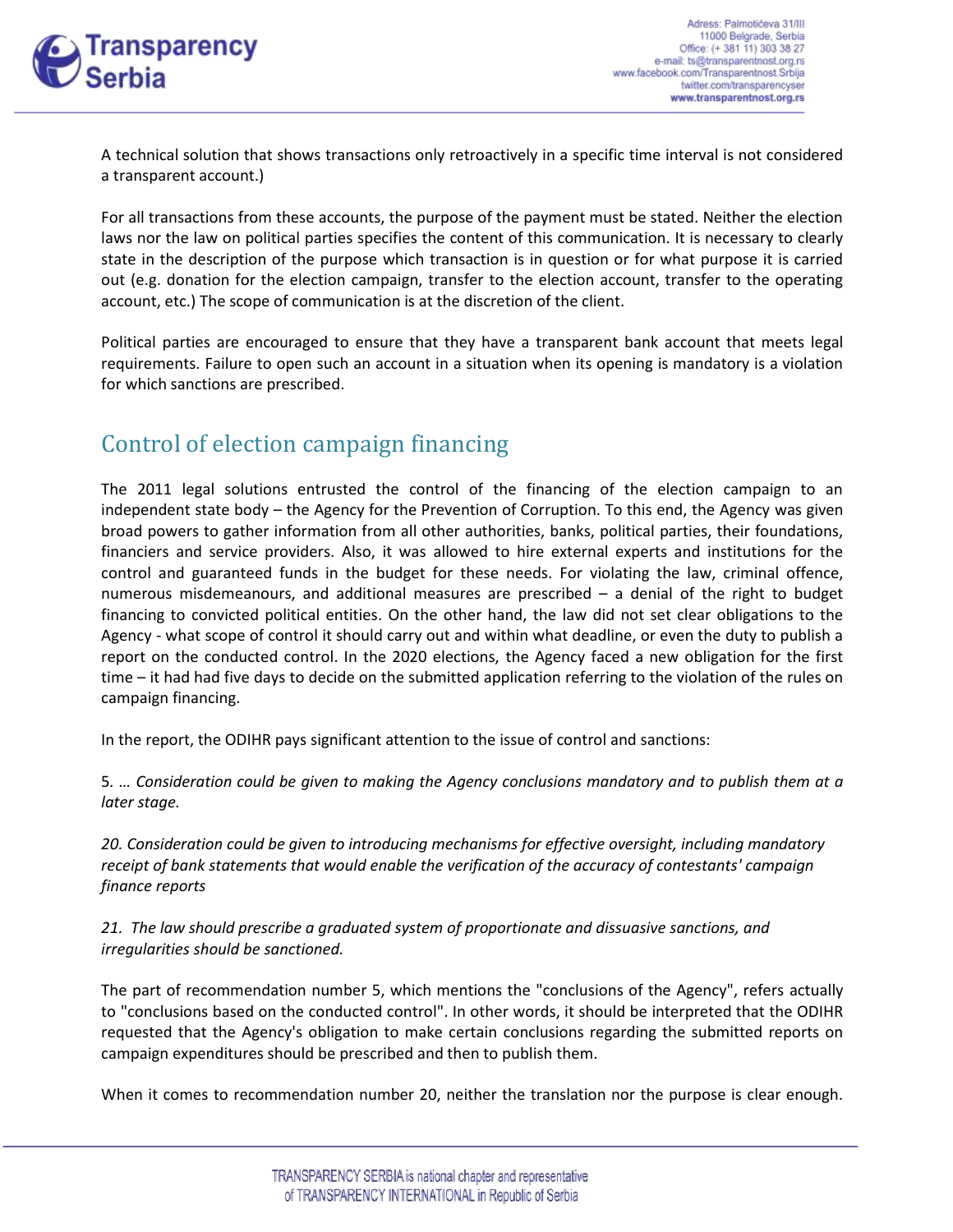

Namely, the Agency is already authorized to collect the necessary data from the participants in the elections (including bank statements) and the banks themselves (Article 32 of the Law).

In order to argue the implementation of recommendation 21, it would be necessary for the Agency and other competent bodies (public prosecutor's offices, misdemeanour courts, courts of general jurisdiction) to publish all data on the application of the law so far - in which cases proceedings have been initiated, what penalties were imposed, in which cases the Agency adopted measures on the loss of the right to financing from public sources and the like. Since information on these issues is not published (individual decisions), and the data are only partially available only in the form of aggregated statistics, it cannot be concluded to what extent and how the legal framework should be changed. The text that precedes this recommendation also refers to measures the Agency imposed in cases where violations of the rules during the 2020 election campaign was noticed. Since some of these decisions are contested, it would be of great importance if the Administrative Court made decisions on the lawsuits as soon as possible.

# Restriction of total campaign costs and individual revenue

The Law on the Financing of Political Activities places significant restrictions on the sources of income of political entities. Also, there is a limit on the amount of contribution for one natural or legal person during a calendar year (20 or 200 average salaries in the Republic), whether it is contributions or membership fees. When it comes to the election year, one legal or natural person can donate as much. There are no special rules for contributions from several related parties (e.g. several companies owned by the same person, members of the same household, all employees in one company), so the legal limits can be relatively easily circumvented.

The law does not set limits on the sum of campaign expenses. In the period 2003 - 2011 (former Law on Financing of Political Parties), the restriction existed but was misconceived (it depended on the funds the party received from the budget), and the penal norm was awkwardly formulated and could not be applied.

In its latest report, the ODIHR notes the following: *Key prior recommendations by ODIHR and the Council of Europe's Group of States Against Corruption (GRECO) on campaign finance remain unaddressed, including the recommendation to reduce the grant limit<sup>8</sup> ; introduction of a ceiling on costs;*

Therefore, one of the recommendations reads: 18. ... *previous ODIHR and GRECO recommendations should be addressed, including lowering donation limits...*

Transparency Serbia considers that the recommendation to reduce the limit for donations of one natural or legal person is not a priority. Namely, the contributions participate in the reported income of the participants in the elections in a relatively modest share. Thus, in the last parliamentary elections, the Agency for the Prevention of Corruption determined that the contributions of natural persons accounted for 6 per cent and of legal entities for 2% of the total reported campaign revenues. $9$  They were somewhat significant only in the two electoral lists (SPS-JS and POKS, with 26.5 and 14.5 million dinars, respectively), and a total of only 189 donors were registered. Significant income of legal entities was shown by only one

<sup>8</sup> In the Serbian version of the report, it was mistranslated as "introduction of a lower limit for donations".

<sup>9</sup> <https://www.acas.rs/wp-content/uploads/2021/04/Izvestaj-verzija-V-Kampanja-konacno.pdf>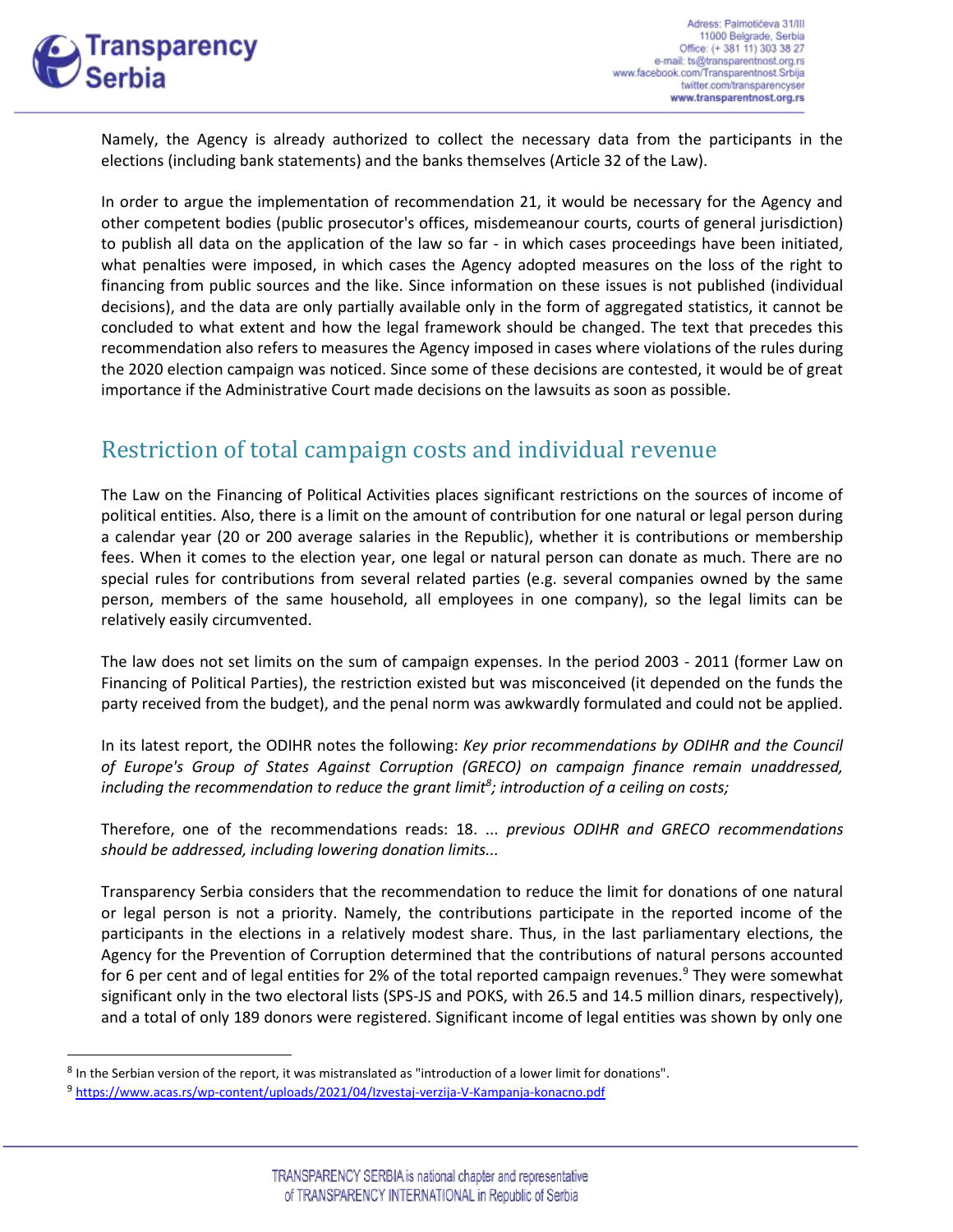

list (POKS - about 23 million dinars). The restriction in these elections amounted to 1,098,380 dinars for individuals, or 10,983,800 dinars for legal entities (9,340, or 93,400 euros). There were significantly higher contributions from individuals reported in previous election cycles. However, at that time, there were thousands of identical contributions of natural persons whose individual value was far below the limit. Such a situation may cast doubt on the veracity of the presented sources of income (e.g. when the providers are persons who otherwise receive social assistance), but the solution to this problem cannot be found in reducing the amount of allowed contributions, but in more thorough control.

However, the thing to consider is to introduce a limit on the participation of contributions coming from one or more related parties in the total revenue of an election campaign. Suppose the purpose of setting legal limits is to prevent political parties become dependent on their financiers. In that case, it is not the same whether the 100,000 euro contribution will be received by an electoral list whose entire campaign is worth 5 million euros or one whose entire campaign costs only a little more than the value of the received contribution. Finally, when it comes to limiting donations, it should be considered the possibility that such limits do not apply when a person who is a candidate in the presidential election wants to invest his own money, which has a proven origin, in his own campaign. In that case, the restriction could not be justified by the danger of creating dependence on the financier.

The recommendation to limit campaign costs is very significant. In conjunction with several other factors, the absence of such a restriction leads to more extensive, and therefore more expensive, promotional activities during the election campaign than is necessary to present electoral lists, programs, and candidates to voters. In addition to the lack of limits on the total (or individual) costs of the campaign, the following factors lead to this situation: 1) a legal solution according to which electoral lists receive 80 per cent of budget grants (50 per cent in the case of presidential elections), based on election success. In situations when one political entity has a strong dominance – as it is the case in Serbian elections from 2014 to 2020 – it is an incentive to plan a more expensive campaign and spend all the funds expected from the budget on it; 2) a legal solution that allows budget funds obtained for another purpose to be invested in the election campaign (financing regular work, that is, everything *that is not* an election campaign).

The mentioned reasons related to the provisions of the law, as well as the fact that other electoral lists, based on electoral success forecasts, were not particularly attractive to private sector donors, led to the ruling SNS participating in the last parliamentary elections with 56 per cent, the SPS-JS list with 17 per cent, while the remaining 19 lists accounted for just over a one-quarter of total expenditures. The reported spending for the SNS campaign was 686 million dinars (over 5.8 million euros). Setting possible restrictions on campaign financing (e.g. in the Czech Republic, a country with a slightly larger population and a more developed economy than Serbia, this limit is around 4.5 million euros) would have the effect of somewhat greater equality of participants' election presentation to voters. Such restrictions could result in savings in the Republic's budget as well, as it is, directly or indirectly, the primary source of funding for election campaigns in Serbia. However, setting any restrictions of this kind should be accompanied by establishing strict rules and an adequate control system for the direct financing of the campaign by third parties.

# The Experience of the Czech Republic

Restrictions for Czech election campaigns were set in 2016 according to GRECO recommendations. In the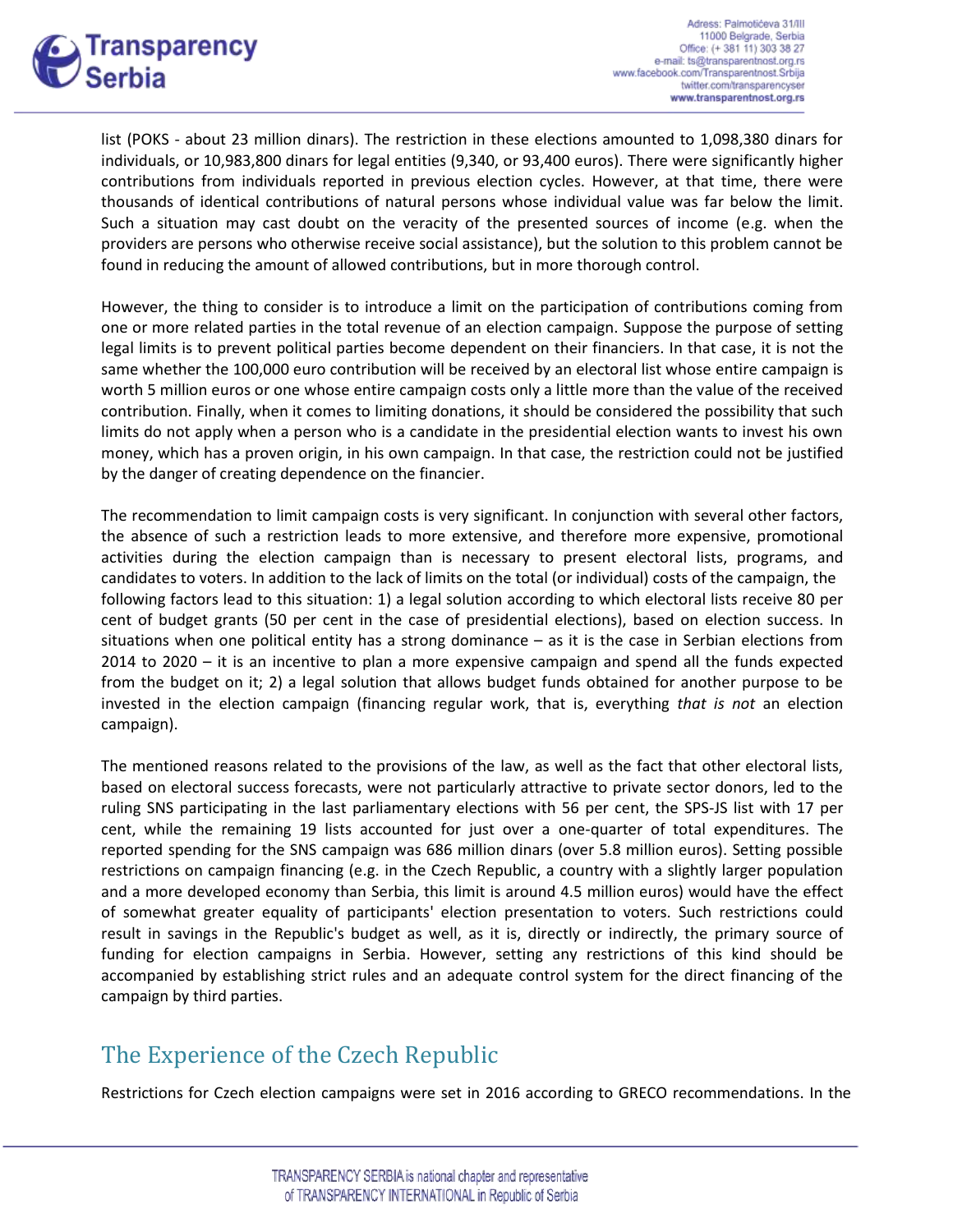

general elections, where voters elect members of the House of Representatives (lower house of the Czech Parliament), the total campaign limit was set at 90 million Czech crowns (approximately 3.5 million euros). For other election campaigns, there were also fixed limits that corresponded to the expected campaign costs. The only exceptions were the elections for local assemblies, where it would have been inconvenient to regulate in the same way the campaign in the village of 100 voters and the polls in the city of Prague.

Financial constraints on election campaigns can prevent people or groups with seemingly unlimited resources from spending money without a ceiling in order to gain political power through the money invested. When political parties know their maximum campaign spending in advance, they tend to avoid spending millions just to run a more grandiose campaign than their opponents. Setting limits leads parties to think about how to prepare an effective campaign.

Any restriction on campaign funding would not work without the tools to control the costs of parties and candidates. The oversight body plays a crucial role in monitoring overall campaign spending, but such a body cannot rely solely on data provided by parties. It must be able to determine the actual cost, attribute value to in-kind contributions, track down sponsors of political advertising, and sanction those who exceed set limits or break the law to reduce their spendings. Otherwise, the restrictions would exist only on paper and could not bring the desired effect.

# Direct financing of the election campaign by third parties

According to the rules adopted by the current Law on Financing Political Activities (2011), and similarly, according to the solutions from the previous Law on Financing Political Parties (2003), all funds intended for financing the election campaign are paid into a special account for financing the campaign, and all payments of election campaign expenses are made from that account (Article 24, paragraph 3). Therefore, it seems that in Serbia, there is no possibility at all for someone else to directly pay the cost related to the election campaign of a political entity and to be in accordance with the law.

However, the law recognizes the possibility for a natural or legal person to provide a free service or to give something to a political entity as a gift. Such gifts and services are campaign funds not collected in a special account or paid from it. Thus, for example, a company might rent 100 billboard places for the campaign period without specifying the purpose and then gives that advertising space to the participant in the elections – although examples of this kind have not been noticed in practice. For this type of contribution to be allowed, both donors and political entities should meet legal requirements: donors (e.g. if it is not a foreign person, association, company that performs certain activities or owes taxes, submission of statements to a political entity, etc.) and political entities (obligation to keep records of non-monetary contributions, publication of contributions of higher value).

The fact that direct payment of campaign expenses is prohibited, and in some situations may be a criminal offence does not mean that it does not happen in practice. Such situations are especially possible when an activity not completely obvious is carried out in a campaign. For example, if a party conducts internal training of its activists, and accommodation and transportation costs are paid by a sponsor who does not want to be in the campaign cost report or should not be a campaign donor, it will represent a violation of the law. However, since there is no obligation to keep records of activities, but only of campaign revenues and expenditures, neither the Agency for the Prevention of Corruption nor the public will likely be aware that there has been direct funding of the campaign by a third party.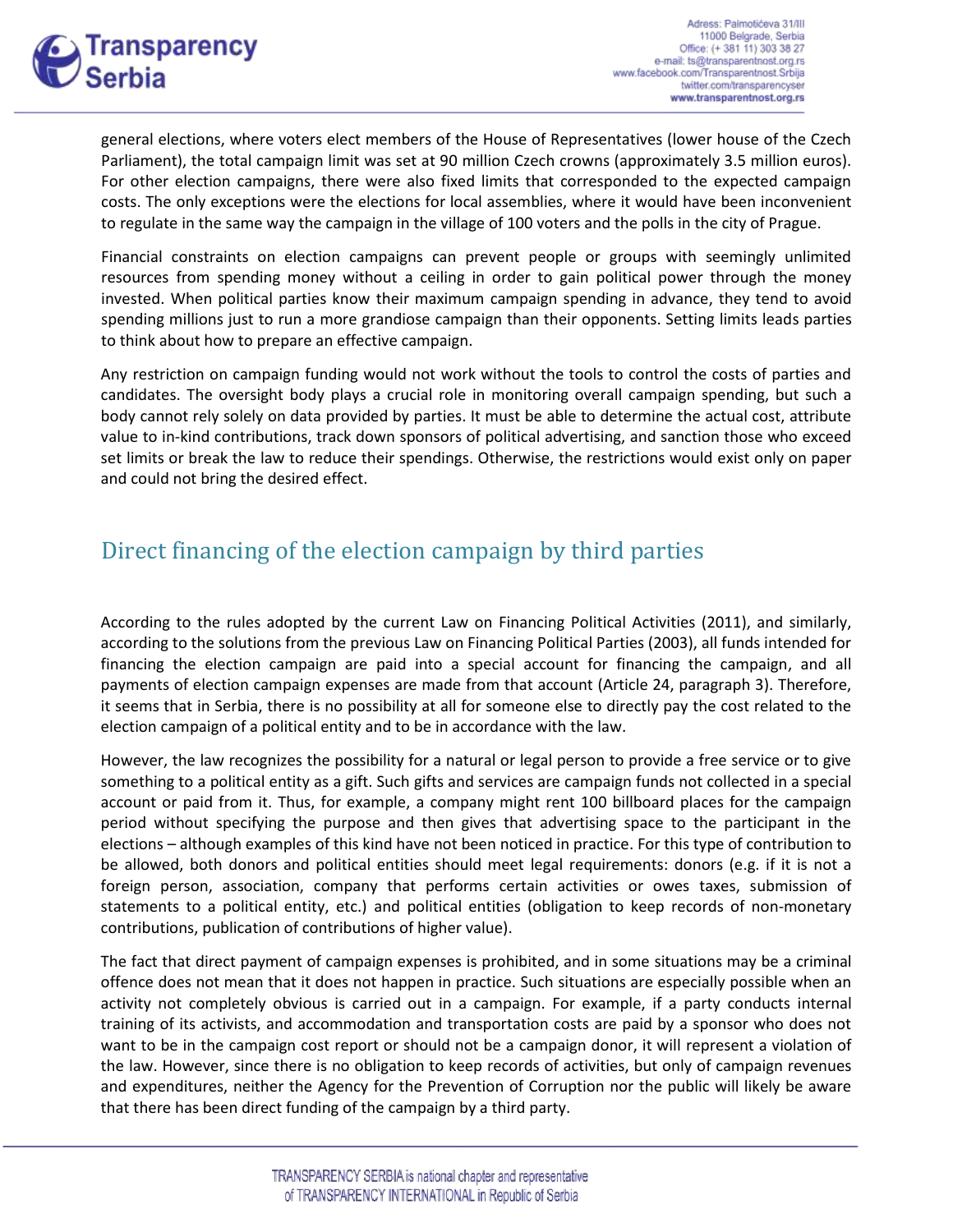

Disputed situations occur even when the activities are noticeable in public. Through monitoring the financing of the 2020 campaign, Transparency Serbia noticed that several political entities advertised on social networks and made phone calls to citizens and that the submitted financial reports did not mention these types of costs at all. This indicates that part of the campaign cost was paid directly by third parties, i.e. hidden donors. There was also a famous case from the 2016 parliamentary elections when TV Happy broadcast ads for SNS worth about half a million euros, but the party did not show that cost in the financial report, claiming that it did not order those ads.<sup>10</sup>

Third-party campaign funding can be viewed from yet another angle. These are situations when a natural or legal person advertises in connection with an election campaign, thus helping or retaliating against an electoral list or a candidate, but he does so in his name and not in the name and on behalf of a political entity. Conducting a campaign of this kind in Serbia is not regulated. Some rules exist only for advertising on electronic media, but they are vague. For example, according to the REM Rulebook for the 2020 elections (which referred only to the public broadcasters RTS and RTV, while for other media there were no rules but rather recommendations), "Political advertising is a public statement aired in the form of an advertisement in exchange for a monetary or other compensation, recommending a submitter of an electoral list or a candidate, or their activities, ideas and standpoints with the intention of succeeding in the elections." During the 2020 campaign REM took the position that only "declared electoral lists" have the right to political advertising<sup>11</sup> - despite the lack of a legal basis for such a claim.

When it comes to other types of advertising, only general rules apply (use of personal property, prohibition of comparative advertising, protection of minors, etc.) For example, Article 15 of the Law on Advertising provides that a third party would not be allowed to put up a billboard with the image of a candidate in the elections without his consent. Finally, there are no rules for conducting other campaign activities by third parties. Thus, there would be no obstacles for the farmers' association to organize a rally during the election campaign with a request to increase state subsidies. Although the demands of such an association would coincide with the political program of an imaginary "Agricultural Party", that party would not have to include in its financial report the costs of the rally organized by the association.

In connection with this issue, one of the ODIHR recommendations is number 19. *Consideration could be given to introducing a legal requirement for imprints on all print and digital campaign materials, as well as sanctions for non-compliance and effective enforcement, including confiscation of campaign materials without imprints.*

The fact that the financing of the campaign by third parties has not received much attention so far can be interpreted as an indicator that the existing scope of control over the set rules is insufficient. It is to be believed that if the controls were comprehensive, the participants in the elections would more often resort to this way of circumventing the rules.

In addition, at the global level, the issue of running and financing third-party campaigns has become critical concerning online and social media advertising. Therefore, it is necessary to clearly regulate third parties'

<sup>10</sup> <https://pescanik.net/sns-duguje-pola-miliona-evra-za-reklame/>

<sup>11</sup> [https://www.cenzolovka.rs/drzava-i-mediji/zabrana-emitovanja-bojkot-spotova-zakonski-neutemeljena-rem-posvecen-stvaranju](https://www.cenzolovka.rs/drzava-i-mediji/zabrana-emitovanja-bojkot-spotova-zakonski-neutemeljena-rem-posvecen-stvaranju-iluzije-%20o-ravnopravnosti/)iluzije- [o-ravnopravnosti/](https://www.cenzolovka.rs/drzava-i-mediji/zabrana-emitovanja-bojkot-spotova-zakonski-neutemeljena-rem-posvecen-stvaranju-iluzije-%20o-ravnopravnosti/)